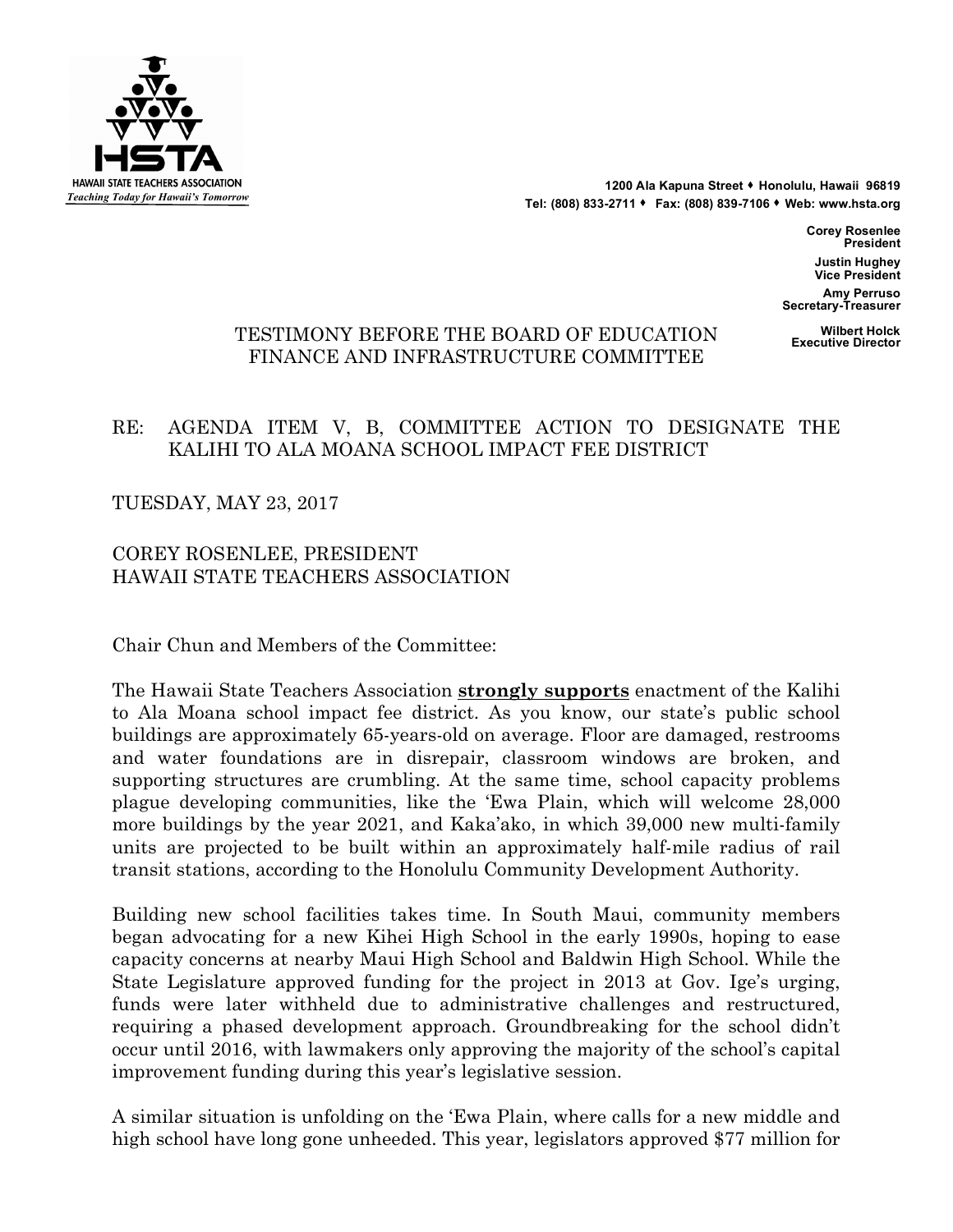a new East Kapolei Middle School, as well as \$27 million to complete a modern classroom building at Campbell High School. Yet, Campbell's enrollment currently exceeds 3,000 students, far more than a single building can accommodate. East Kapolei Middle, in turn, was also first imagined in the 1990s and has been in planning since 2013. Construction was originally scheduled to be completed in 2015, but fiscal concerns pushed back the project's launch, with funding finally approved this year. Though these projects were included in this year's state budget, it should be noted that funds must still be released by the governor for construction to commence. Otherwise, overcrowded classrooms will see no relief.

We must act now to address the swelling student population in the Kalihi to Ala Moana area. Given the length of time needed to build new school facilities, the continuous collection of impact fees over time will make ongoing construction more manageable. As an estimated \$365 million in revenue accrues, projects that can take up to a decade to finish, from planning to opening, can be design-built in phases, with new facilities added as demographic conditions change. During the 2016 legislative session, lawmakers passed Act 130 and Act 237, allowing fee-in-lieu funds collected in Honolulu's urban core–which the bills specifically defined as the Kalihi to Ala Moana school impact fee district–to be spent on purchasing completed construction, leasing land or facilities, and improving or renovating existing structures for school use, further advancing the department's flexibility in spending impact fees in a creative manner.

Impact fees are the best solution for school capacity problems in Honolulu's interior. Since vacant land isn't readily available in the urban core, the cash amount paid by developers will be higher in the Kalihi to Ala Moana impact district than previously established districts, where developers offered land in lieu of direct revenue. Furthermore, constructing new facilities on buildable space at existing schools may overburden personnel. Unless more teachers, administrators, and staff are hired to meet the needs of rising student populations, adding facilities to existing campuses will only increase the workload of hardworking educators, while making urban schools more congested. Thus, impact fees are the only reasonable option to mitigate ballooning enrollments.

A quality education is priceless. To prevent facilities degradation from worsening in high-growth areas, the Hawaii State Teachers Association asks the board to establish the Kalihi to Ala Moana School Impact Fee District and allow the department to begin collecting fees as soon as possible.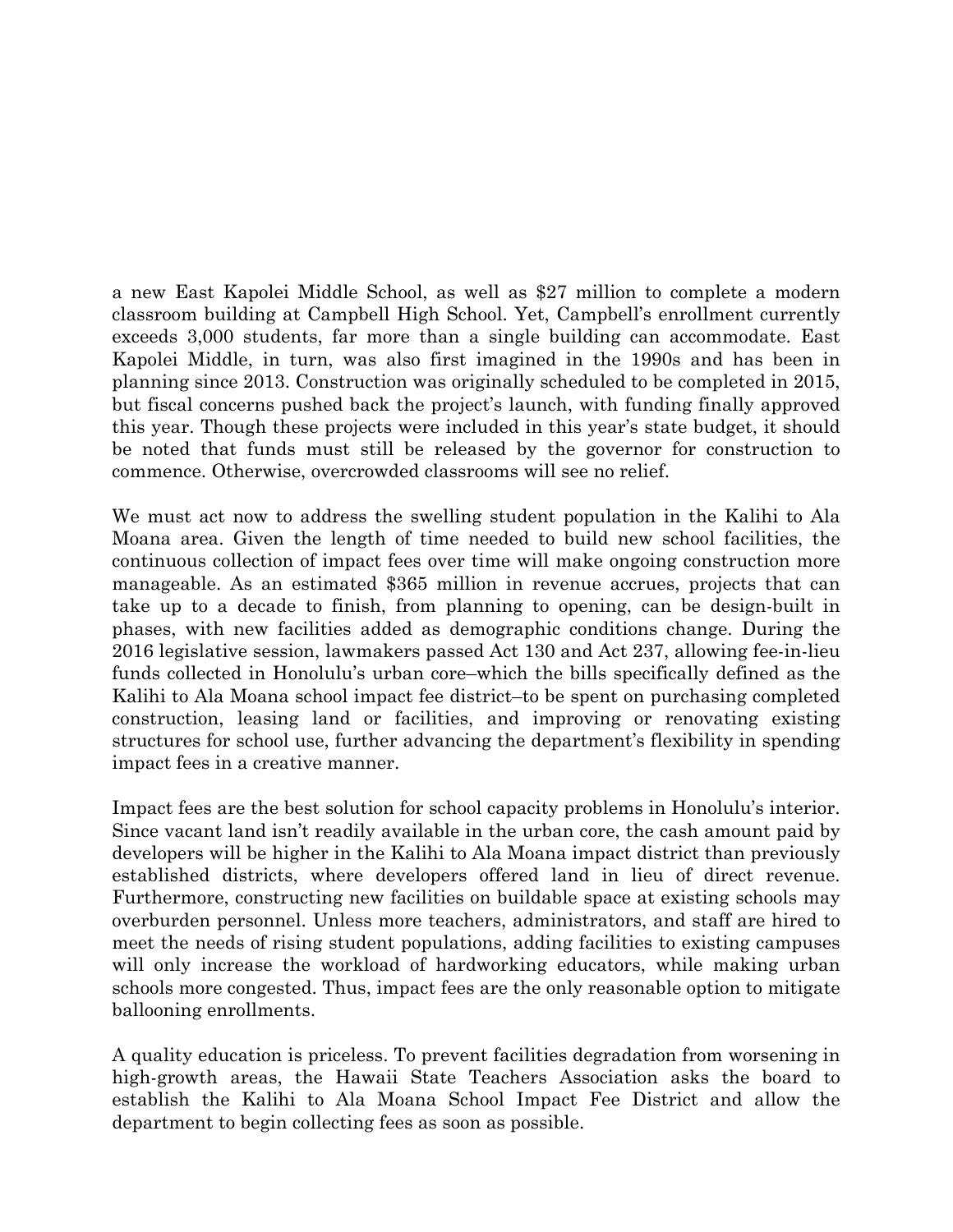

*46-063 Emepela Pl. #U101 Kaneohe, HI 96744 · (808) 679-7454 · Kris Coffield · Co-founder/Executive Director* 

# **TESTIMONY FOR AGENGA ITEM V, B, COMMITTEE ACTION TO DESIGNATE THE KALIHI TO ALA MOANA SCHOOL IMPACT FEE DISTRICT**

**Finance and Infrastructure Committee Hon. Grant Chun, Chair Hon. Kenneth Uemura, Vice Chair**

### **Tuesday, May 23, 2017, 1:00 PM Queen Liliuokalani Building, Room 404**

Honorable Chair Chun and committee members:

I am Kris Coffield, representing the IMUAlliance, a nonpartisan political advocacy organization that currently boasts over 350 local members. On behalf of our members, we offer this testimony **in strong support** of establishing the Kalihi to Ala Moana school impact fee district.

In comparison to school districts of similar size and demographic composition, Hawai'i ranks 227th in per-pupil funding *before* adjusting for cost of living, according to a Ballotpedia analysis of public school spending, at \$11,823 per child. Washington D.C., New York City, Boston, Pittsburgh, and Cincinnati school districts, for example, spend nearly twice as much as Hawai'i per pupil, at well over \$22,000 to over \$26,000 per student. Similarly, local private schools, discounting Catholic institutions, spend nearly \$19,173 dollars per student, with Punahou President Jim Scott revealing, in 2014, "The real cost of our education per student is \$26,000," owing to the school's then-total endowment of \$235 million and fundraising operations of \$12- \$15 million annually.

Our state must consider all possible ways to plug our education funding deficit, including the expansion of school impact fees, which could finance new or existing public school facilities as demand for such facilities increases, including through new residential properties spurred by transit oriented development (TOD). Pursuant to HRS §302A-1604, the Board of Education is empowered to establish districts that **"may range from one school to one or more high school complexes"** in which impact fees are to be applied, with new developers of residential properties in those districts then required to contribute to constructing school facilities that serve the ensuing influx of families and students. There are two types of fees established in state law: construction cost component impact fees and land component impact fees. Put simply, the former are fees paid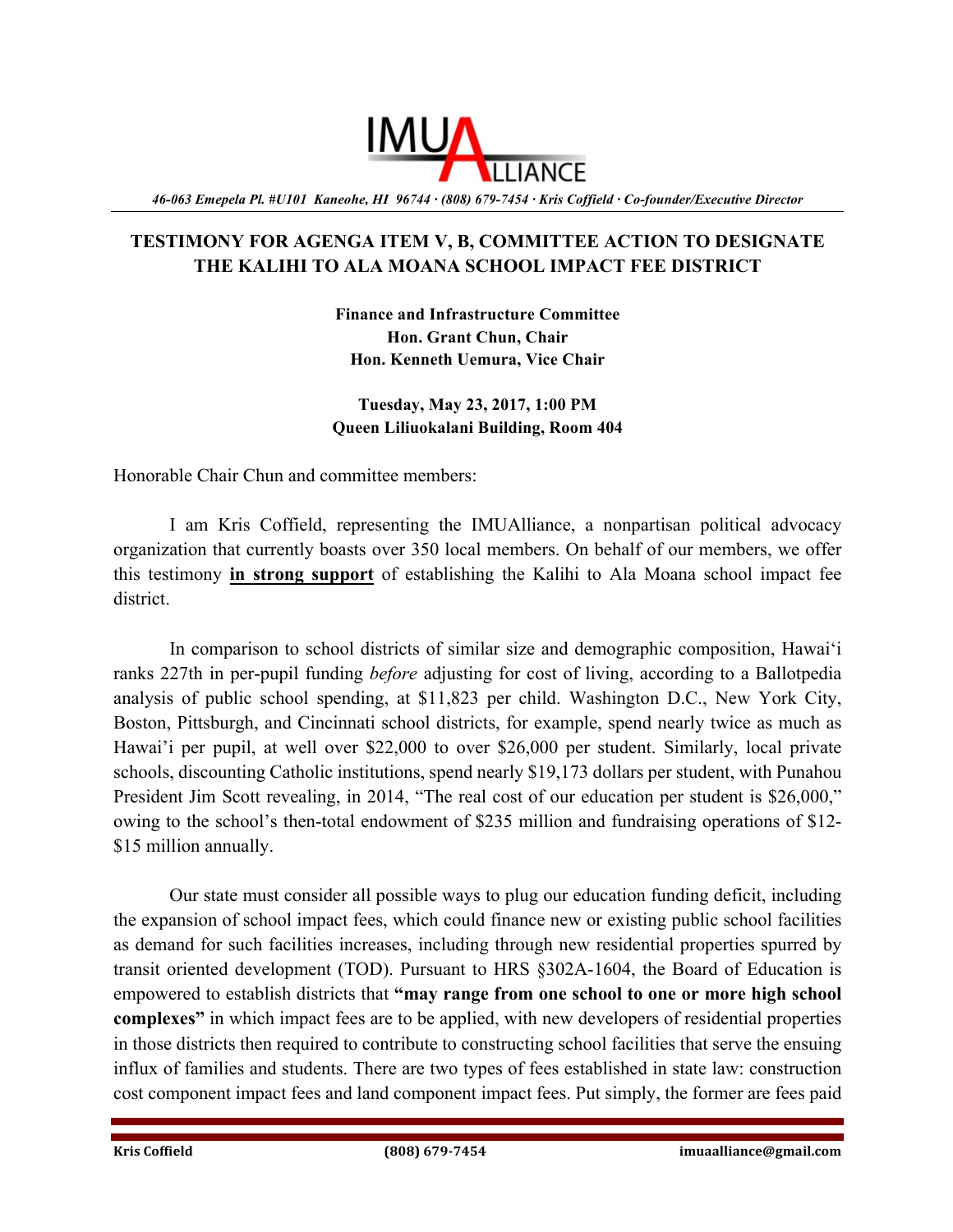for the construction of new school facilities, while the latter involve fees paid in lieu of or actual acreage given to the Department of Education to offset the cost of vacant land suitable for a school site. Since new residential developments within designated impact fee districts create demand for public school facilities, developers are required to contribute toward the creation of new school space through both of the aforementioned means.

Both the land and construction requirements are based on a proportionate share of the need to provide additional public school facilities, consistent with fair-share principles. New residential developments are not charged for higher levels of service than existing developments demand, which is borne out by the DOE imposing fees based on averages taken from recently built and comparable developments. Notably, construction cost component impact fees, per state law, involve ten percent of the share of the construction cost for a required new school or expansion of existing school facilities–or both–that is attributable to a specific new residential development, with the cost per student meaning the average of actual school construction costs divided by the respective design enrollments (maximum number of students a school facility is designed to accommodate) for schools constructed within approximately the last ten years. Using data from 1997-2007, state law further codifies the construction cost component impact fee averages for different school types as follows:

- (1) Elementary schools: \$35,357 per student;
- (2) Middle and intermediate schools: \$36,097 per student; and
- (3) High schools: \$64,780 per student.

Ergo, the average contribution per student to a developer varies, depending on the type of school(s) being built to accommodate relocating families.

Kaka'ako, an area covered by this proposal, is set to be filled with freshly designed highrise projects. Nearly 39,000 new multi-family units are scheduled to be built in the Kalihi to Ala Moana corridor, with the population of the Kaka'ako portion of the district expected to double to 30,000 people in the next fifteen years, according to the Hawai'i Community Development Authority. Those 39,000 unites are expected to bring 10,000 additional students into the area's schools, of which current facilities can only accommodate 1,500. DOE officials are considering all possible answers to school capacity questions posed by new developments, including mixed use schools that cater to grades K-12 and rededicating unused space at schools operating below their design enrollment–McKinley High School's maximum capacity is 2,100 students, for example, but enrollment is just over 1,600, leaving room for an additional 500 students. These strategies are not demographically sustainable, however, raising the urgency of creating alternative financial instruments to subsidize new schools. TOD, as previously stated, only exacerbates school capacity problems, as transit hubs incentivize residential and commercial development.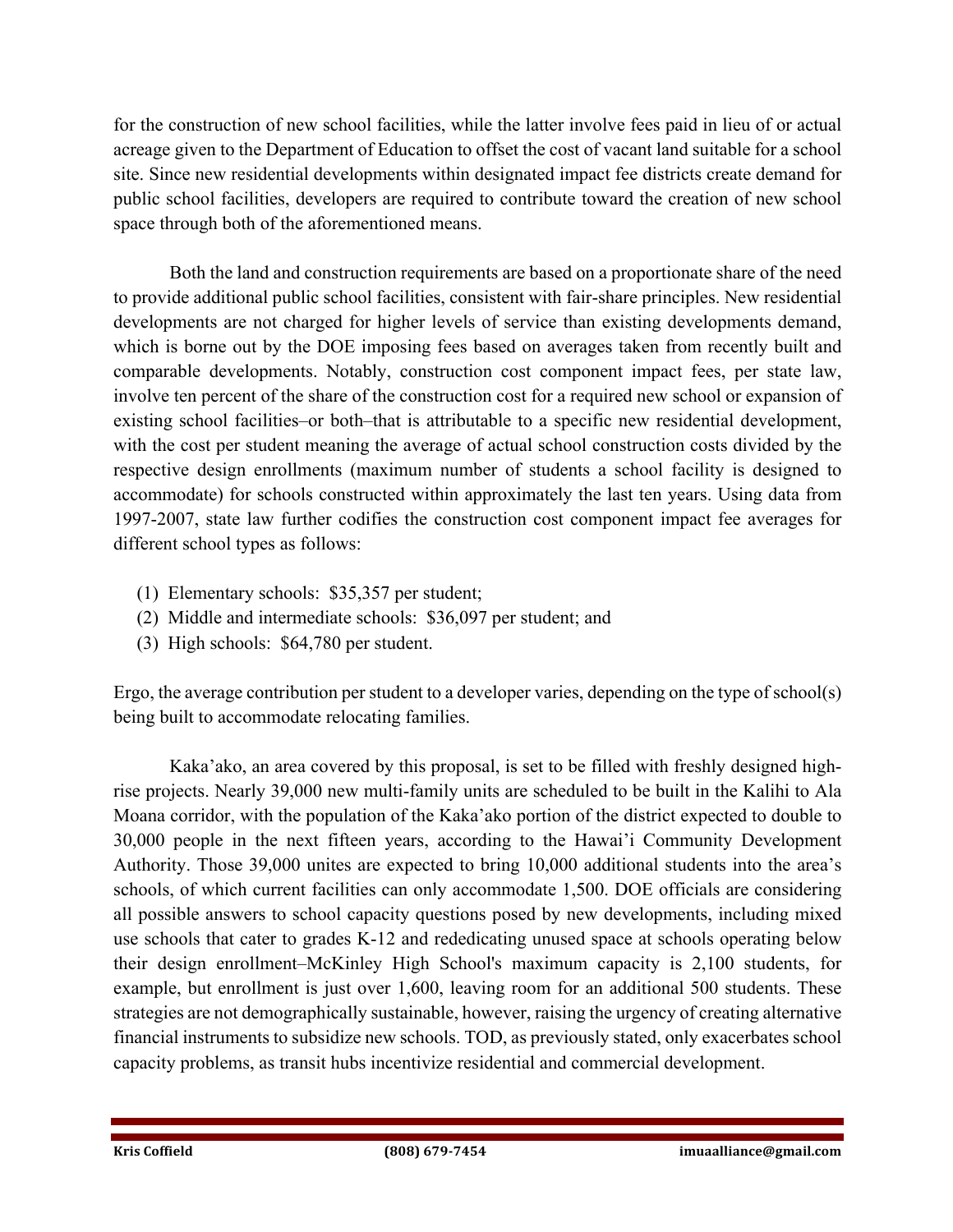Therefore, we continue to support the codification of the Kalihi to Ala Moana school impact fee district to address capacity concerns, allowing the department to prevent school overcrowding and facilities dilapidation before it begins. It shouldn't take a falling roof at Farrington High School or the 1,300-student overload at Campbell High School to spur us to act. Additionally, we note that the list of permissible uses for impact fees collected in the urban core, including the Kalihi to Ala Moana district under consideration, was expanded by the legislature in 2016, under Act 130 and Act 237, with the department now being allowed to use revenue generated by the fee-in-lieu funds for completed construction, constructing new school facilities, leasing land or facilities, or improving or renovating existing structures for school use–a new opportunity for the DOE, as fee-in-lieu funds are not allowed to improve existing school structures in other impact districts. We ask you to work with public school advocates, in future years, to convince lawmakers to extend these permissions to all impact districts, thereby maximizing the department's ability to prevent capacity and facilities problems before they become an education emergency.

Concerns raised previous board hearings about the unintended consequences of designating the impact fee in question are understandable, but unfounded. Department officials **estimate revenue generated from the Kalihi to Ala Moana impact fee district to be \$365,586,000** if imposed at the \$9,374 amount, \$22,736,872 in \$584-per-unit construction cost component impact fees and the equivalent of 63.5 acres of land, with a fee-in-lieu impact fee amount of \$8,790 per unit. With regard to the fee's impact on affordable housing, at public hearings on the impact fee, affordable housing advocates stated a possible need for an additional appropriation from the rental housing revolving fund to complete already-approved affordable housing projects, if the fee is implemented. We believe that the revolving fund amounts requested–merely hundreds of thousands per developer, at most–in return for \$365 million is an investment our children cannot afford to miss. HCDA is also currently considering regulation changes to incentivize affordable housing in and around Kaka'ako, like lowering the area median income thresholds for what makes a project truly affordable. Relatedly, it's unfair to compare cash amounts generated in other impact fee districts with figures for the Kalihi to Ala Moana District, since, in other districts, developers donated land to the department, rather than a "fee-in-lieu" cash equivalent, because there was much more open land to give than there is in the urban core.

Imagine a society in which our schools are the sign and signal of Hawai'i's highest standards of excellence. To realize that vision, we ask you to make impact fees part of our state's solution to providing first-rate facilities for our students.

Sincerely, Kris Coffield *Executive Director* IMUAlliance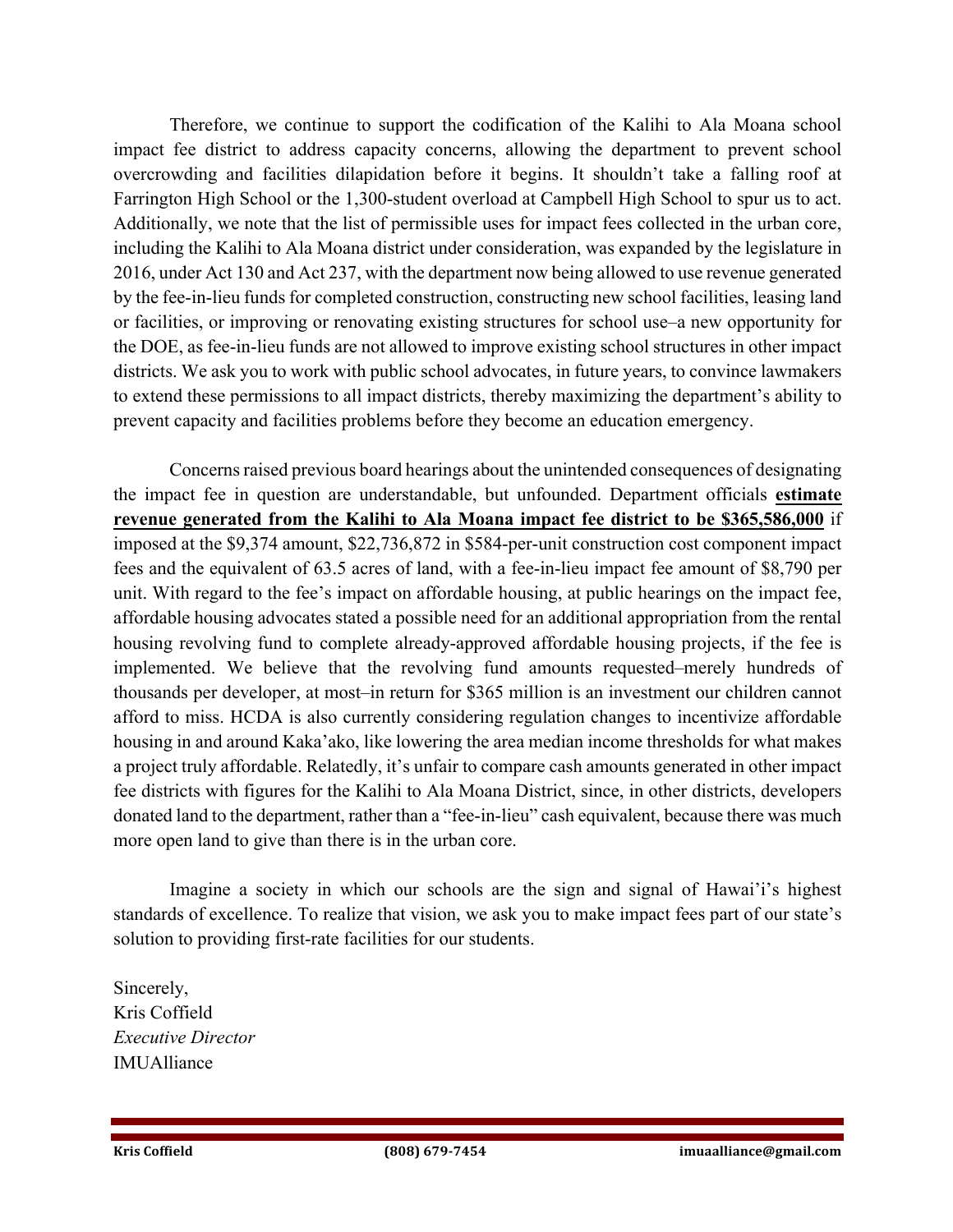

#### **HOUSE OF REPRESENTATIVES**

STATE OF HAWAII STATE CAPITOL HONOLULU, HAWAII 96813

### TESTIMONY OF REPRESENTATIVE MATTHEW S. LOPRESTI, PH.D. HOUSE DISTRICT 41

#### BEFORE THE BOARD OF EDUCATION FINANCE AND INFRASTRUCTURE COMMITTEE

## MAY 23, 2017 1:00 P.M. QUEEN LILIUOKALANI BUILDING 1390 MILLER STREET, ROOM 404 HONOLULU, HAWAII 96813

### ITEM V. B. COMMITTEE ACTION TO DESIGNATE THE KALIHI TO ALA MOANA SCHOOL IMPACT FEE DISTRICT

Chairperson Chun and Members of the Committee:

I **support** the recommendation for committee action to designate the Kalihi to Ala Moana school impact fee district. In February, the Board of Education's Finance and Infrastructure Committee (FIC) again tabled this proposal that would allow the Department of Education to assess a fee on future real estate development along Honolulu's rail line. This fee would be used to offset costs associated with building and maintaining new public school facilities expected to be needed as families move into the new homes. This item has stalled in the FIC for over half a year.

As a legislator, it is required of me to ask for rulings of potential conflicts of interest I may have each time we take action on a measure for consideration. The same practice should be followed in this instance by the BOE members who are making these important decisions regarding our children, but who also have major ties to the real estate development industry in Hawaii.

With the fact in mind that a School Impact Fee would directly affect the bottom line of potential profits made by real estate development along the rail line, your backgrounds should be considered in determining whether there is a potential conflict of interest.

- The Chair of the BOE at Large and a member of the FIC is an executive vice president and commercial real estate division manager at a major Hawaii commercial bank.
- The Chair of the FIC is vice president of a major Hawaii real estate development company.

#### **STATE REPRESENTATIVE MATTHEW LOPRESTI, Ph.D.**

415 S. Beretania Street, Room 328 | Honolulu, Hawaii 96813 Phone: (808) 586-6080 | Fax: (808) 586-6081 | Email: replopresti@capitol.hawaii.gov www.capitol.hawaii.gov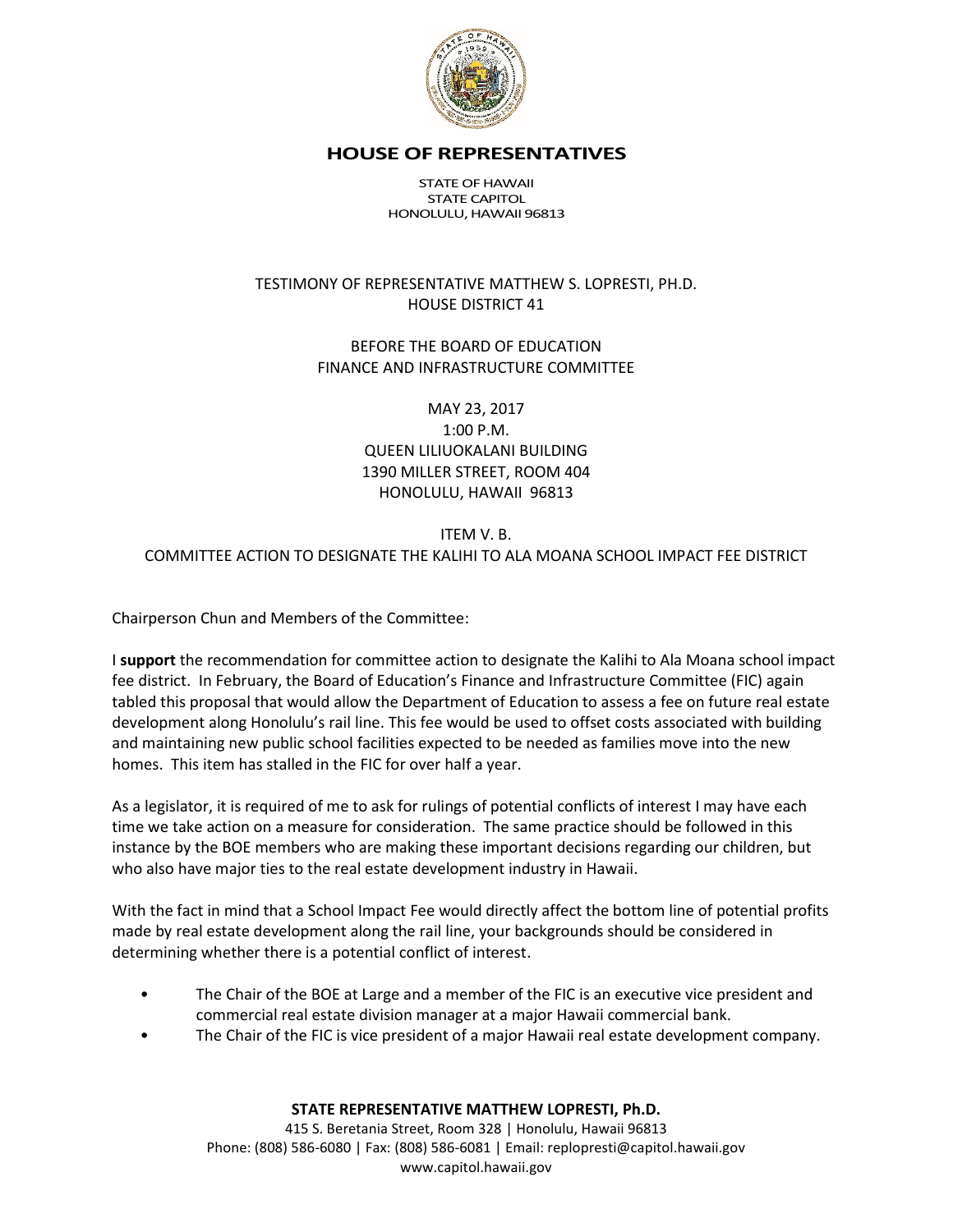- The Vice-Chair of the same committee was an executive vice president of finance at a major real estate management and development company.
- A member of the same committee is a partner with a major Hawaii law firm and specializes in business and real estate law among other specialties.
- The final member of the same committee is a principal at a law firm with principal areas of practice in commercial/business and real estate among other areas.

In April 2016, the BOE approved going to public hearing on the proposed Kalihi to Ala Moana Impact Fee District. More than a year has passed while permits continue to be issued to build developments in the district. At the last hearing, Assistant Superintendent Dann Carlson said: "Every month that we delay this, more people are getting building permits and we're missing out on the opportunity to be able to collect these fees."

According to the FIC, reasons for the deferments included further consideration of exemptions for affordable housing as well as legal feasibility. However, the job of the BOE is *not* to get involved in affordable housing policy or speculate about the legal muster of Hawaii statutes that the Legislature passed and the Governor signed into law. What is more, the repeated suggestion that getting rid of impact fees will help reduce the cost of affordable housing for Hawaii's families is simply not true – and I submit that those in the real estate industry, like so many of you on the board, know that this is not true. The fact is that when affordable housing is built, say for example at 80% AMI, because of the subsidies they likely receive, they must stay at 80% AMI for consumers. Therefore the only benefit of doing away with impact fees is to the direct profits of the developer and their affiliated partners in the industry, and this increased profit is at the direct expense of Hawaii's school children.

If in fact the industry ties of members are not affecting decisions, there still seems to be at least the appearance of impropriety to a reasonable observer. In my opinion, it is reasonable to ask and expect that members fully disclose potential conflicts of interest and/or recuse themselves from decisionmaking on this item so that, at the very least, the appearance of propriety is restored. Our keiki deserve better and I am one public school parent demanding better from our BOE.

Thank you for the opportunity to present testimony on this item.

#### **STATE REPRESENTATIVE MATTHEW LOPRESTI, Ph.D.**

415 S. Beretania Street, Room 328 | Honolulu, Hawaii 96813 Phone: (808) 586-6080 | Fax: (808) 586-6081 | Email: replopresti@capitol.hawaii.gov www.capitol.hawaii.gov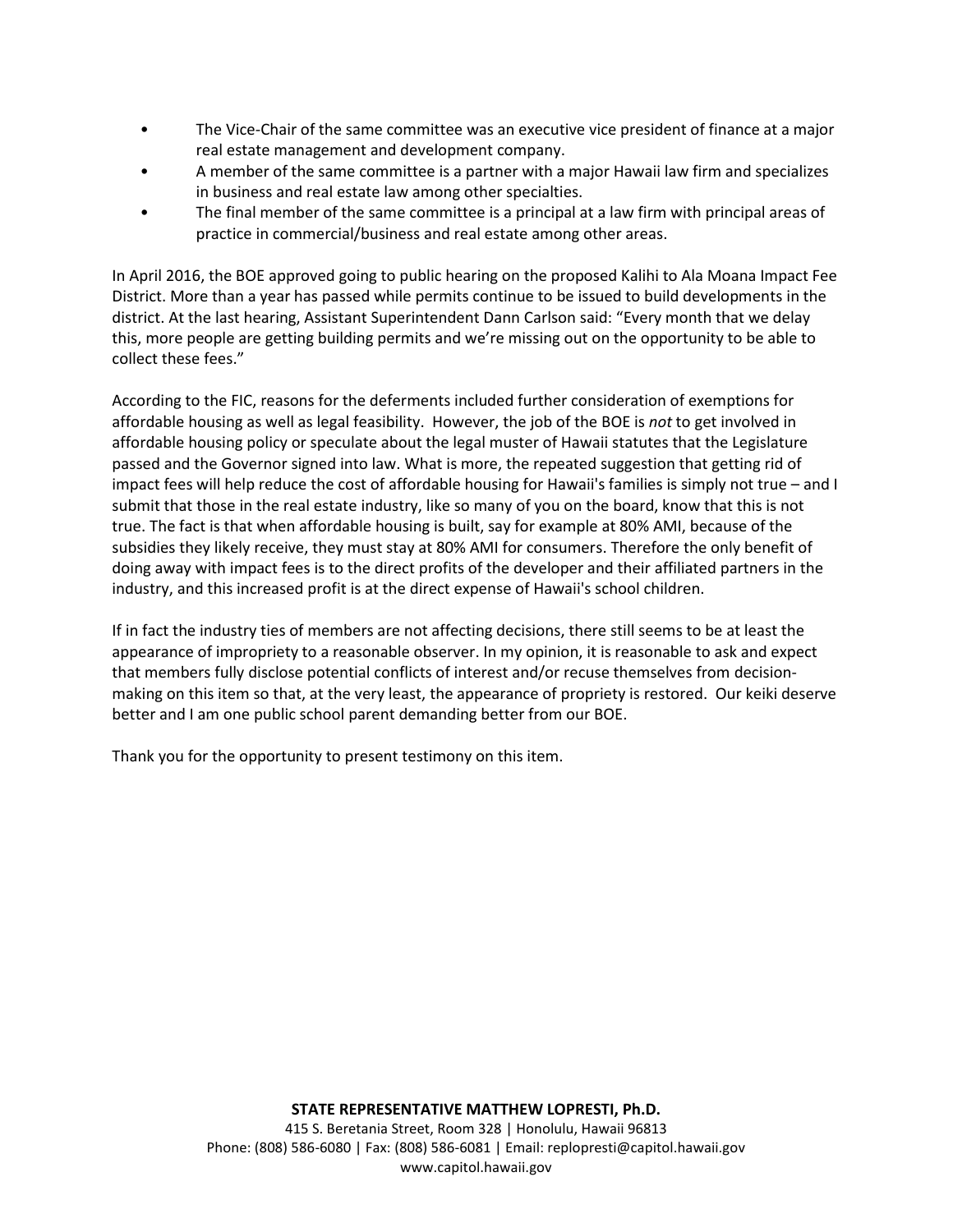

Telephone: 808 926-1530 Contact@HEECoalition.org



841 Bishop St., Suite 301

February 21, 2017

Hawaii Board of Education Finance and Infrastructure Committee Meeting Grant Chun, Chair Kenneth Uemura, Vice Chair

Aloha Chair Chun, Vice Chair Uemura and Members of the Committee,

We would like to provide comment for **Agenda Item V. A. Committee Action to designate the Kalihi to Ala Moana School Impact Fee District.**

Hui for Excellence in Education, or "HEʻE," is a statewide coalition of diverse stakeholders committed to working collaboratively to identify opportunities to improve public education in Hawai'i. HE'E seeks to be the focal point for community and parent engagement while serving as a public resource for educational policy. 

We submitted testimony in support for the school impact fees for the Kalihi to Ala Moana district at the November 15, 2016 Finance and Infrastructure Committee meeting and we continue to stand by our testimony in support. We reiterate that the state's general funds alone cannot support the construction of new schools and the maintenance our aging schools so we believe that additional revenue streams are needed to support schools. We appreciate the Department's adjustment to lower the fee to \$5858 per unit from \$9374 per unit.

If the impact fees should be approved, we also still recommend the Department create an effective communication strategy to inform the public about the fees. The issue is not easy to understand without clear explanation so we hope that communication will be a priority. We would be happy to work with the Department as a community focus group to help craft the message.

Thank you for the opportunity to testify. Our support represents a 75% consensus or more of our voting membership. 

Sincerely,

Cheri Nakamura HE'E Coalition Director